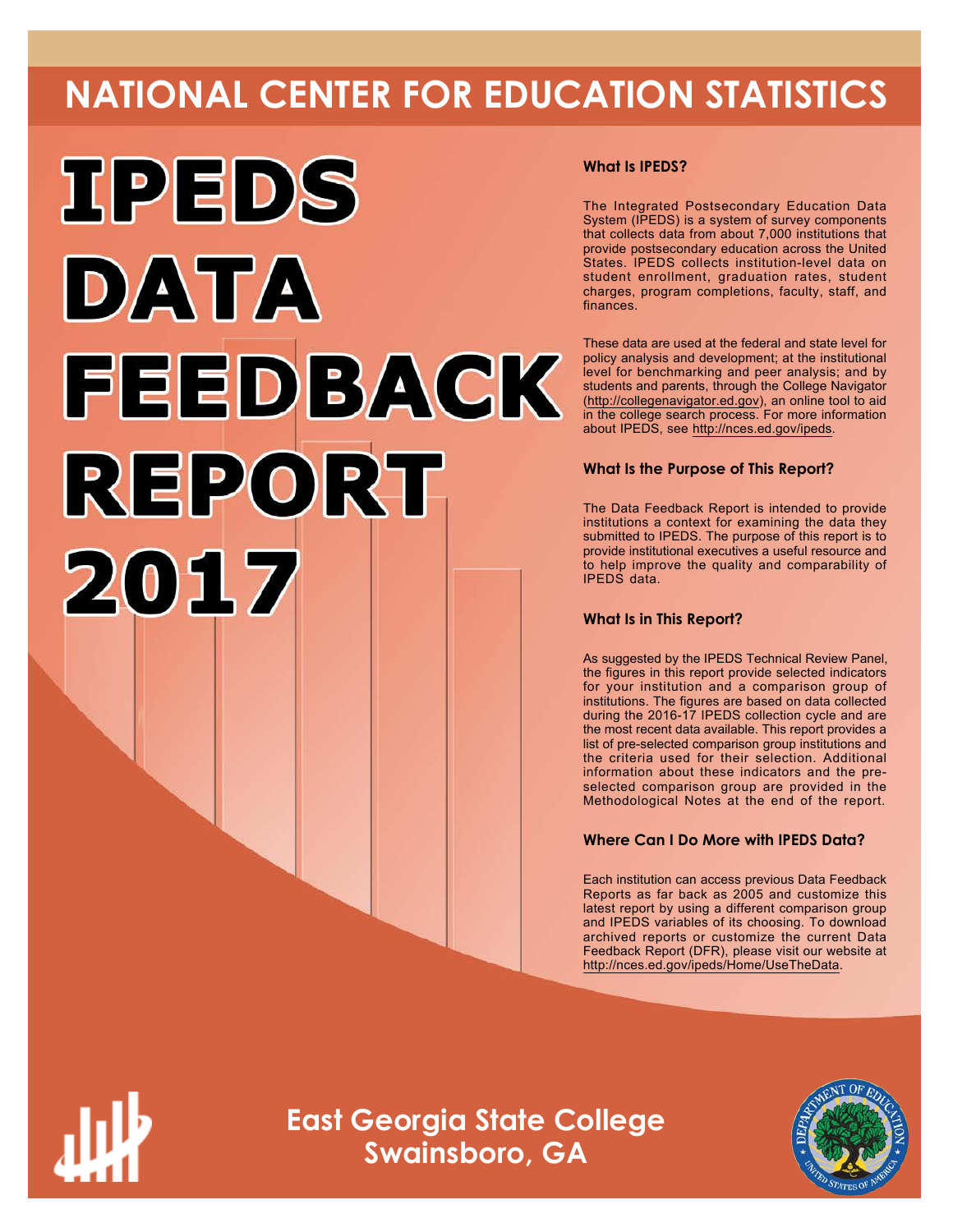## **COMPARISON GROUP**

Comparison group data are included to provide a context for interpreting your institution's statistics. If your institution did not define a custom comparison group for this report by July 14, 2017 NCES selected a comparison group for you. (In this case, the characteristics used to define the comparison group appears below.) The Customize Data Feedback Report functionality on the IPEDS Data Center at this provided link [\(http://nces.ed.gov/ipeds/datacenter/\)](http://nces.ed.gov/ipeds/datacenter/) can be used to reproduce the figures in this report using different peer groups.

The custom comparison group chosen by East Georgia State College includes the following 15 institutions:

- Atlanta Metropolitan State College (Atlanta, GA)
- Bismarck State College (Bismarck, ND)
- Centralia College (Centralia, WA)
- Clover Park Technical College (Lakewood, WA)
- Columbia Basin College (Pasco, WA)
- Florida Gateway College (Lake City, FL)
- Georgia Highlands College (Rome, GA)
- Kent State University at Ashtabula (Ashtabula, OH)
- Kent State University at Tuscarawas (New Philadelphia, OH)
- Lake-Sumter State College (Leesburg, FL)
- Ohio University-Chillicothe Campus (Chillicothe, OH)
- Ohio University-Eastern Campus (Saint Clairsville, OH)
- Santa Fe College (Gainesville, FL)
- South Georgia State College (Douglas, GA)
- Yakima Valley College (Yakima, WA)

### **The figures in this report have been organized and ordered into the following topic areas:**

| 1) Admissions (only for non-open-admissions schools) | [No charts applicable]     |                |
|------------------------------------------------------|----------------------------|----------------|
| 2) Student Enrollment                                | Fig. 1 and 2               | Pg.3           |
| 3) Awards                                            | Fig. 3                     | Pg. 3          |
| 4) Charges and Net Price                             | Fig. 4 and $5$             | Pg. 4          |
| 5) Student Financial Aid                             | Fig. 6, 7, 8 and 9         | Pg. 4 and 5    |
| 6) Military Benefits*                                | [No charts applicable]     |                |
| 7) Retention and Graduation Rates                    | Fig. 10, 11, 12, 13 and 14 | Pg. 5, 6 and 7 |
| 8) Finance                                           | Fig. 15 and 16             | Pg. 8          |
| 9) Staff                                             | Fig. 17 and 18             | Pg. 8          |
| 10) Libraries*                                       | [No charts applicable]     |                |

\*These figures only appear in customized Data Feedback Reports (DFR), which are available through Use the Data portal on the IPEDS website.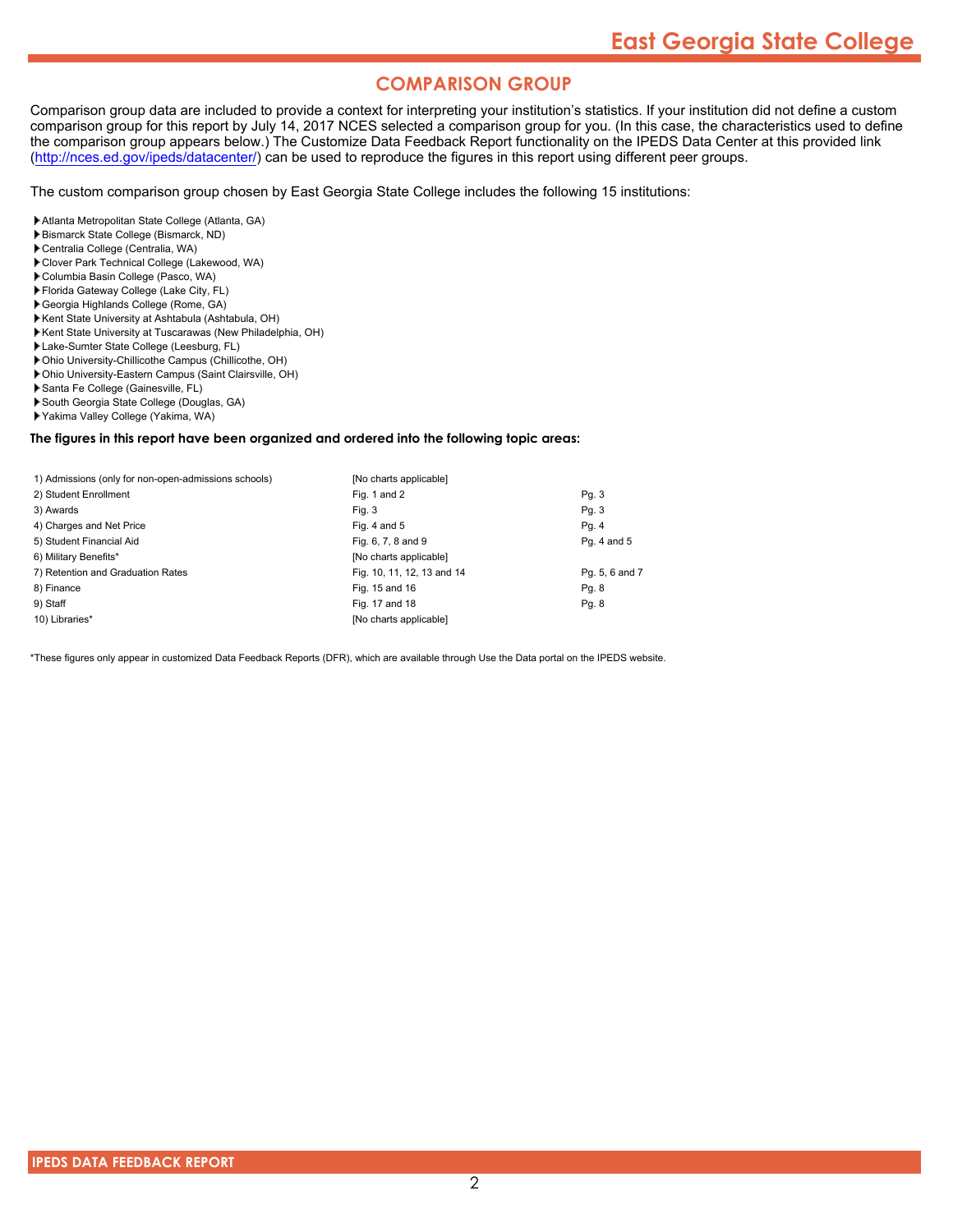



NOTE: For more information about disaggregation of data by race and ethnicity, see the Methodological Notes. Median values for the comparison group will not add to 100%. See "Use of Median Values for Comparison Group" for how median values are determined. N is the number of institutions in the comparison group. SOURCE: U.S. Department of Education, National Center for Education Statistics, Integrated Postsecondary Education Data System (IPEDS): Spring 2017, Fall Enrollment component.

#### **Figure 2. Unduplicated 12-month headcount of all students and of undergraduate students (2015-16), total FTE enrollment (2015-16), and full- and part-time fall enrollment (Fall 2016)**



NOTE: For details on calculating full-time equivalent (FTE) enrollment, see Calculating FTE in the Methodological Notes. Total headcount, FTE, and full- and part-time fall enrollment include both undergraduate and postbaccalaureate students, when applicable. N is the number of institutions in the comparison group.

SOURCE: U.S. Department of Education, National Center for Education Statistics, Integrated Postsecondary Education Data System (IPEDS): Fall 2016, 12-month Enrollment component and Spring 2017, Fall Enrollment component.

## **Figure 3. Number of degrees awarded, by level: 2015-16**



NOTE: For additional information about postbaccalaureate degree levels, see the Methodology Notes. N is the number of institutions in the comparison group. SOURCE: U.S. Department of Education, National Center for Education Statistics, Integrated Postsecondary Education Data System (IPEDS): Fall 2016, Completions component.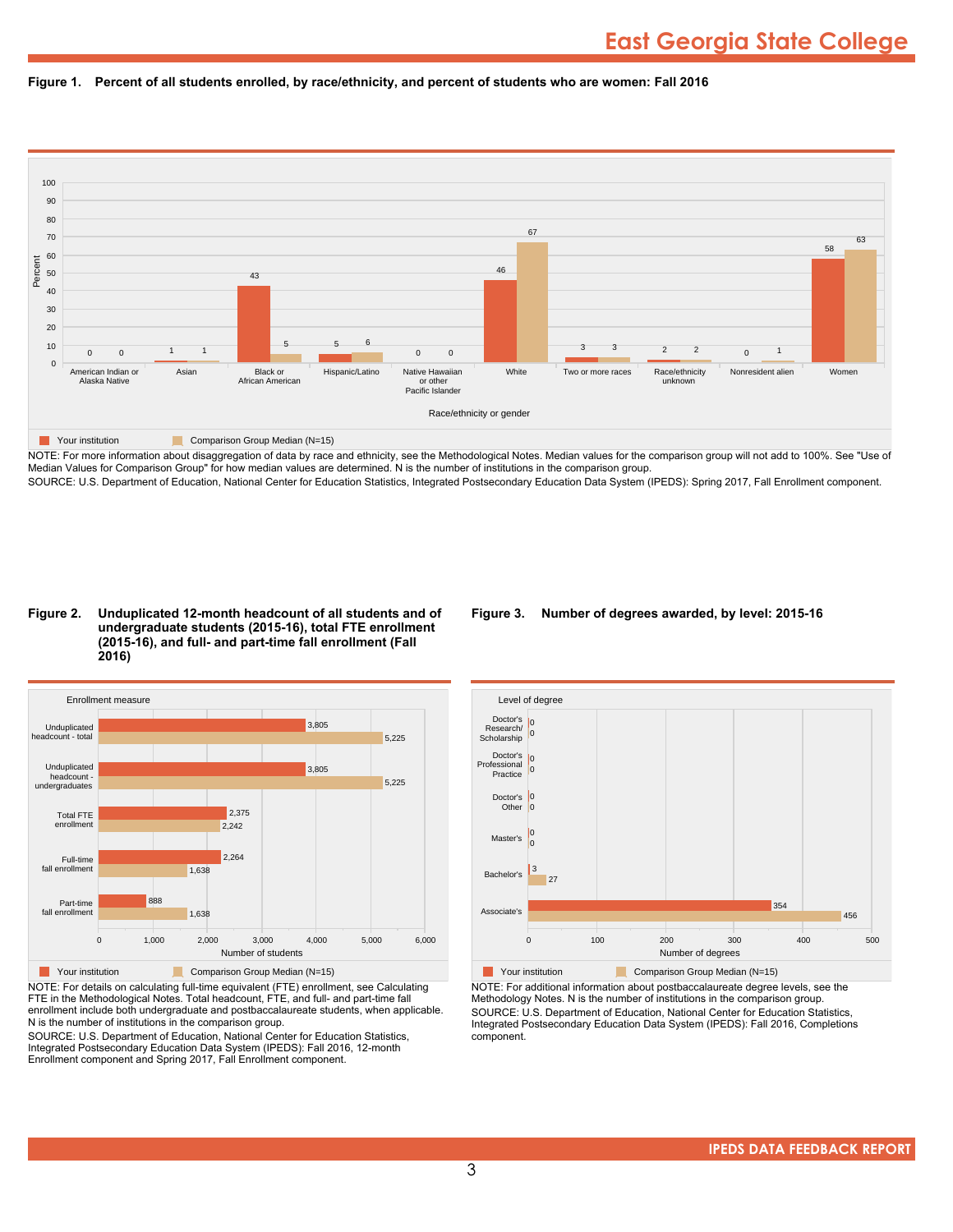**Figure 4. Academic year tuition and required fees for full-time, first -time degree/certificate-seeking undergraduates: 2013-14 to 2016-17**



NOTE: The tuition and required fees shown here are the lowest reported from the categories of in-district, in-state, and out-of-state. N is the number of institutions in the comparison group.

SOURCE: U.S. Department of Education, National Center for Education Statistics, Integrated Postsecondary Education Data System (IPEDS): Fall 2016, Institutional Characteristics component.

**Figure 6. Percent of full-time, first-time degree/certificate-seeking undergraduate students who were awarded grant or scholarship aid from the federal government, state/local government, or the institution, or loans, by type of aid: 2015-16**



NOTE: Any grant aid above includes grant or scholarship aid awarded from the federal government, state/local government, or the institution. Federal grants includes Pell grants and other federal grants. Any loans includes federal loans and other loans awarded to students. For details on how students are counted for financial aid reporting, see Cohort Determination in the Methodological Notes. N is the number of institutions in the comparison group.

SOURCE: U.S. Department of Education, National Center for Education Statistics, Integrated Postsecondary Education Data System (IPEDS): Winter 2016-17, Student Financial Aid component.





NOTE: Average net price is for full-time, first-time degree/certificate-seeking undergraduate students and is generated by subtracting the average amount of federal, state/local government, and institutional grant and scholarship awarded aid from the total cost of attendance. Total cost of attendance is the sum of published tuition and required fees, books and supplies, and the average room and board and other expenses. For details, see the Methodological Notes. N is the number of institutions in the comparison group.

SOURCE: U.S. Department of Education, National Center for Education Statistics, Integrated Postsecondary Education Data System (IPEDS): Fall 2016, Institutional Characteristics component and Winter 2016-17, Student Financial Aid component.





**The Comparison Group Median**<br> **Comparison Group Median** 

NOTE: Any grant aid above includes grant or scholarship aid awarded from the federal government, state/local government, or the institution. Federal grants includes Pell grants and other federal grants. Any loans includes federal loans and other loans awarded to students. Average amounts of aid were calculated by dividing the total aid awarded by the total number of recipients in each institution. N is the number of institutions in the comparison group.

SOURCE: U.S. Department of Education, National Center for Education Statistics, Integrated Postsecondary Education Data System (IPEDS): Winter 2016-17, Student Financial Aid component.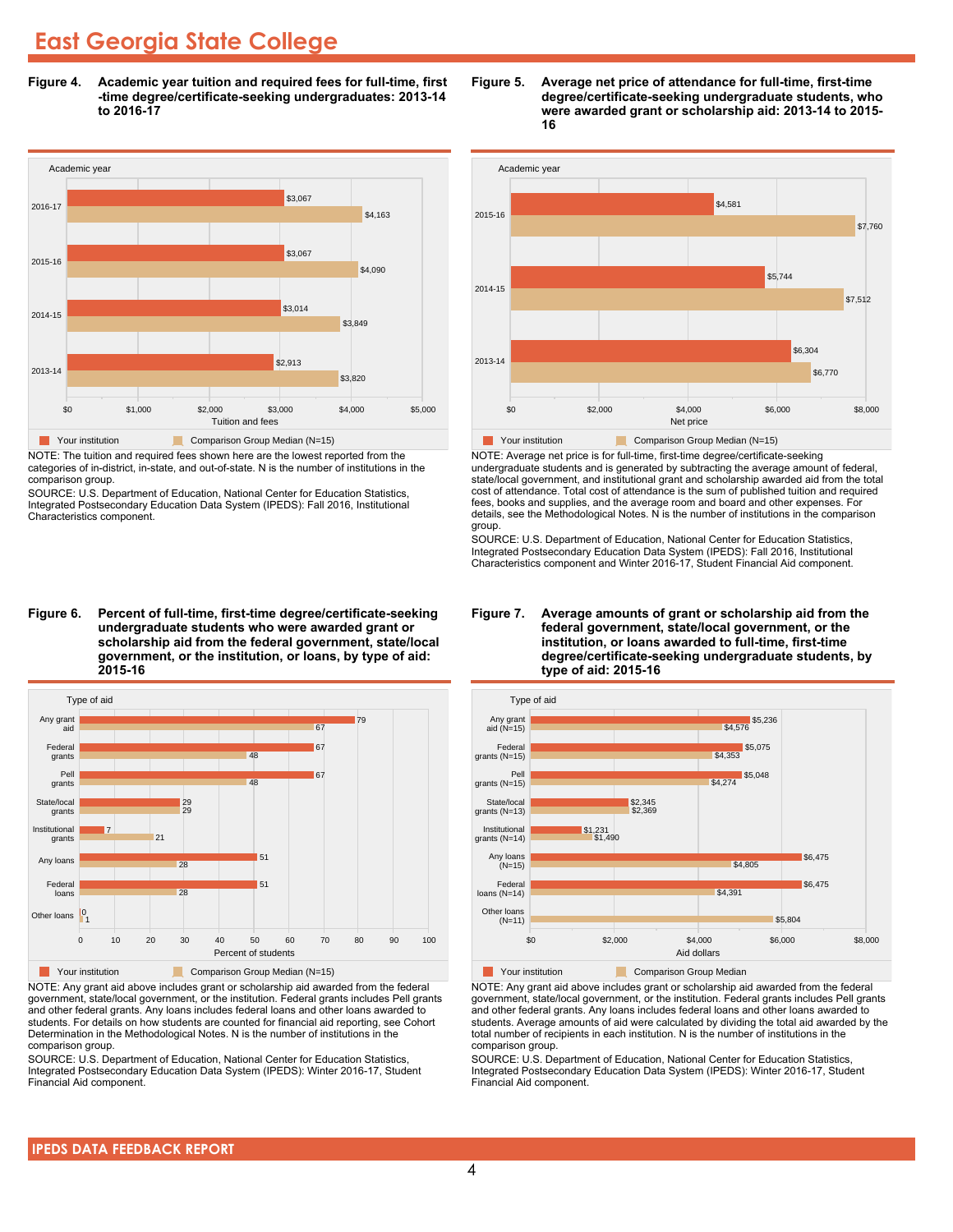**Figure 8. Percent of all undergraduates awarded aid, by type of aid: 2015-16**

**Figure 9. Average amount of aid awarded to all undergraduates, by type of aid: 2015-16**



NOTE: Any grant aid above includes grant or scholarship aid awarded from the federal government, state/local government, the institution, or other sources. Federal loans includes only federal loans awarded to students. N is the number of institutions in the comparison group.

SOURCE: U.S. Department of Education, National Center for Education Statistics, Integrated Postsecondary Education Data System (IPEDS): Winter 2016-17, Student Financial Aid component.



NOTE: Any grant aid above includes grant or scholarship aid from the federal government, state/local government, the institution, or other sources. Federal loans includes federal loans to students. Average amounts of aid were calculated by dividing the total aid awarded by the total number of recipients in each institution. N is the number of institutions in the comparison group.

SOURCE: U.S. Department of Education, National Center for Education Statistics, Integrated Postsecondary Education Data System (IPEDS): Winter 2016-17, Student Financial Aid component.

#### **Figure 10. Graduation and transfer-out rates of full-time, first-time degree/certificate-seeking undergraduates within 150% of normal time to program completion: 2010 cohort**



NOTE: Graduation rate cohort includes all full-time, first-time degree/certificate-seeking undergraduate students. Graduation and transfer-out rates are the Student Right-to-Know rates. Only institutions with mission to prepare students to transfer are required to report transfer out. For more details, see the Methodological Notes. N is the number of institutions in the comparison group.

SOURCE: U.S. Department of Education, National Center for Education Statistics, Integrated Postsecondary Education Data System (IPEDS): Winter 2016-17, Graduation Rates component.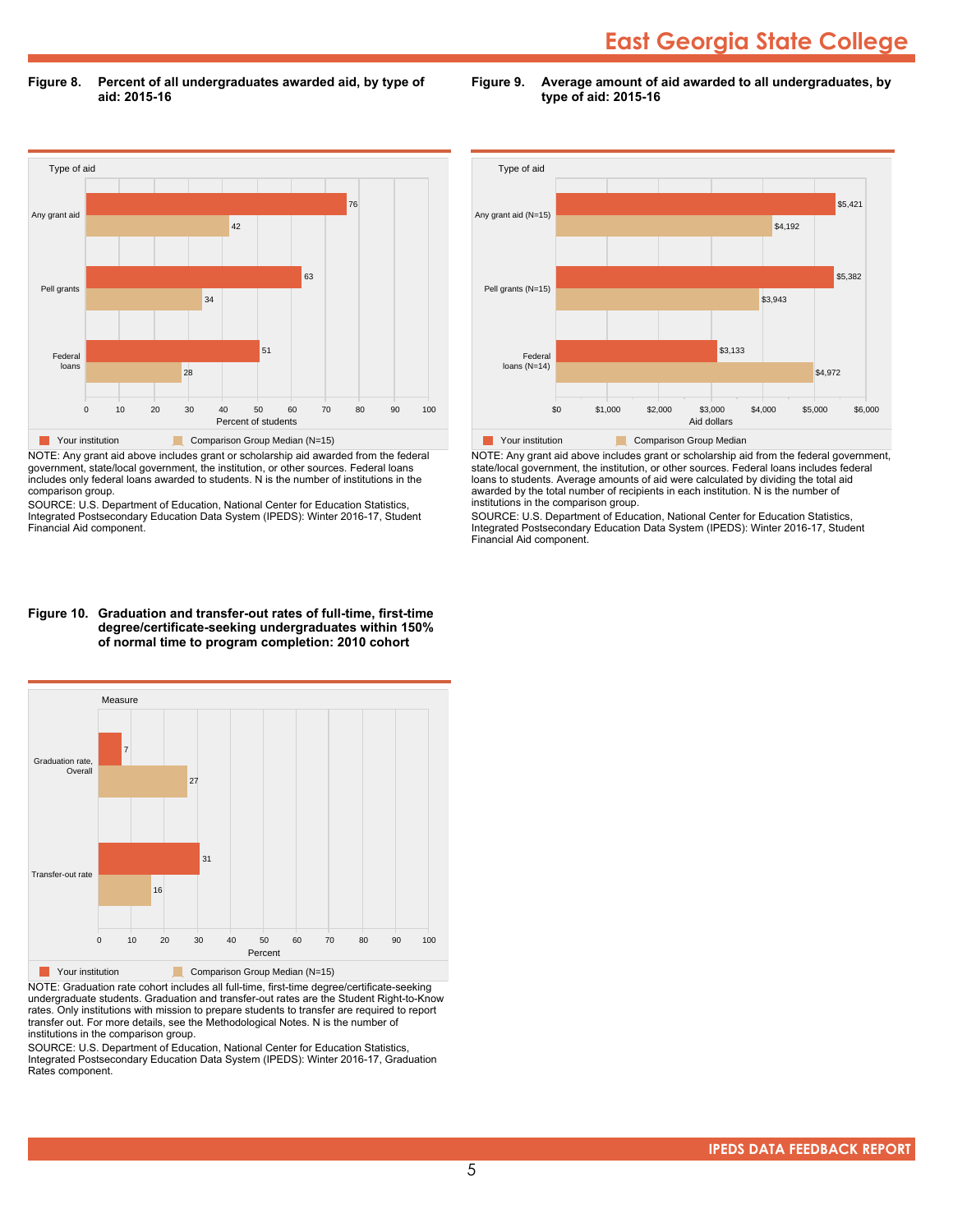**Figure 11. Graduation rates of full-time, first-time degree/certificate-seeking undergraduates within 150% of normal time to program completion, by race/ethnicity: 2010 cohort**



NOTE: For more information about disaggregation of data by race and ethnicity, see the Methodological Notes. The graduation rates are the Student Right-to-Know (SRK) rates. Median values for the comparison group will not add to 100%. N is the number of institutions in the comparison group.

SOURCE: U.S. Department of Education, National Center for Education Statistics, Integrated Postsecondary Education Data System (IPEDS): Winter 2016-17, Graduation Rates component.

**Figure 12. Graduation rates of full-time, first-time degree/certificateseeking undergraduates within 150% of normal time to program completion, by financial aid recipients: 2010 cohort**



NOTE: Graduation rate cohort includes all full-time, first-time degree/certificate-seeking undergraduate students. Data were collected on those students, who at entry of the cohort, were awarded a Pell Grant and students who were awarded a Subsidized Stafford loan, but did not receive a Pell Grant. Graduation rates are the Student Right-to-Know rates. Only institutions with mission to prepare students to transfer are required to report transfer out. For more details, see the Methodological Notes. N is the number of institutions in the comparison group.

SOURCE: U.S. Department of Education, National Center for Education Statistics, Integrated Postsecondary Education Data System (IPEDS): Winter 2016-17, Graduation Rates component.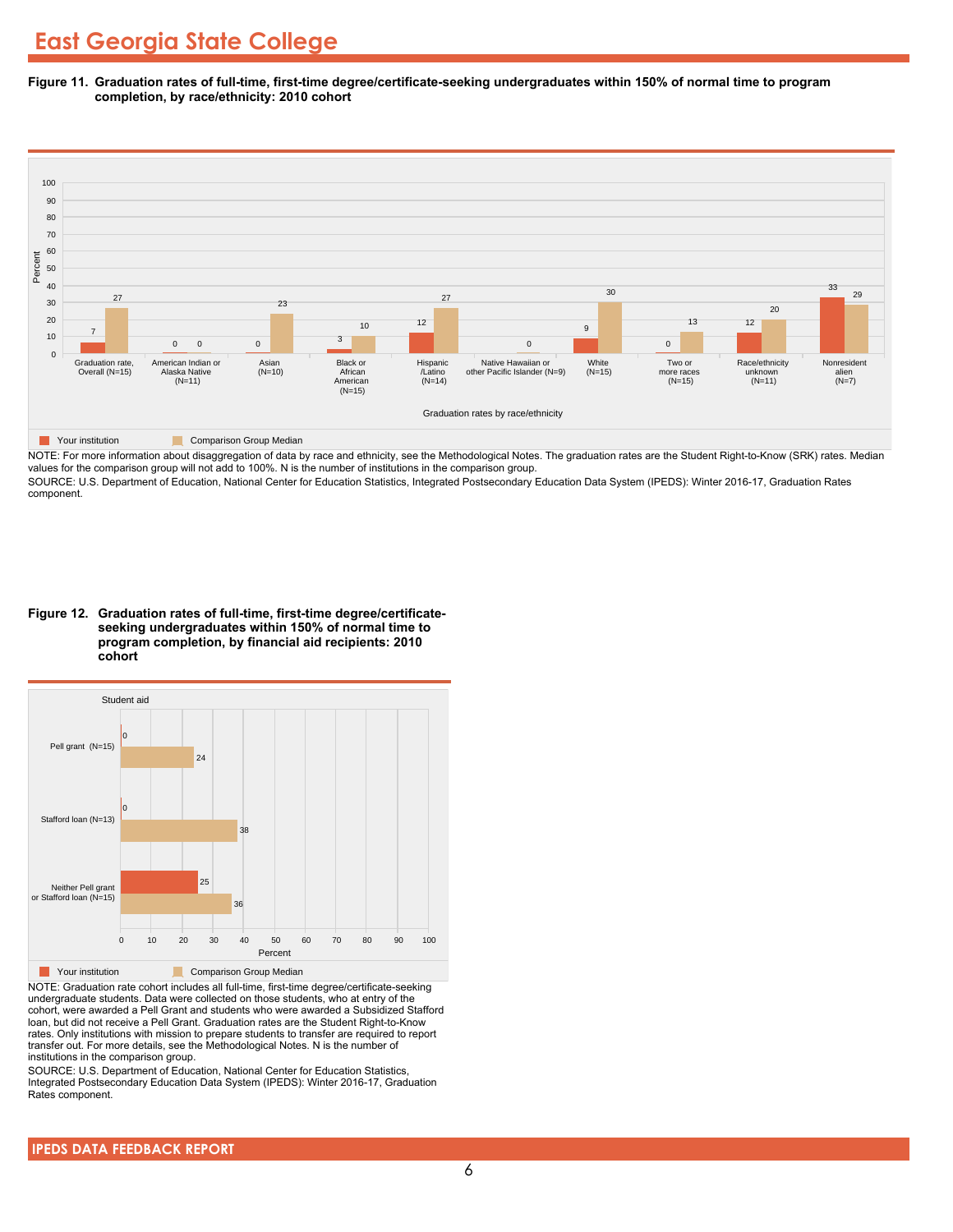## **Figure 13. Award and enrollment rates of full-time, degree/certificate-seeking undergraduates after 8 years of entry, by prior postsecondary experience: 2008 cohort**



NOTE: Award and enrollment measures are measured from eight years after entering the institution into one of four degree/certificate-seeking undergraduate student cohort (First-time, full-time; First-time, part-time; Non-first-time, full-time; and Non-first-time, part-time). Academic reporting institutions report outcome data as of the institution's official fall reporting date or as of October 15, 2015. Program reporters determine the cohort with enrollment any time between September 1, 2007 and August 31, 2008. For more details, see the Methodological Notes. N is the number of institutions in the comparison group.

SOURCE: U.S. Department of Education, National Center for Education Statistics, Integrated Postsecondary Education Data System (IPEDS): Winter 2016-17, Outcome Measures component.

#### **Figure 14. Award and enrollment rates of part-time, degree/certificate-seeking undergraduates after 8 years of entry, by prior postsecondary experience: 2008 cohort**



NOTE: Award and enrollment measures are measured from eight years after entering the institution into one of four degree/certificate-seeking undergraduate student cohort (First-time, full-time; First-time, part-time; Non-first-time, full-time; and Non-first-time, part-time). Academic reporting institutions report outcome data as of the institution's official fall reporting date or as of October 15, 2015. Program reporters determine the cohort with enrollment any time between September 1, 2007 and August 31, 2008. For more details, see the Methodological Notes. N is the number of institutions in the comparison group.

SOURCE: U.S. Department of Education, National Center for Education Statistics, Integrated Postsecondary Education Data System (IPEDS): Winter 2016-17, Outcome Measures component.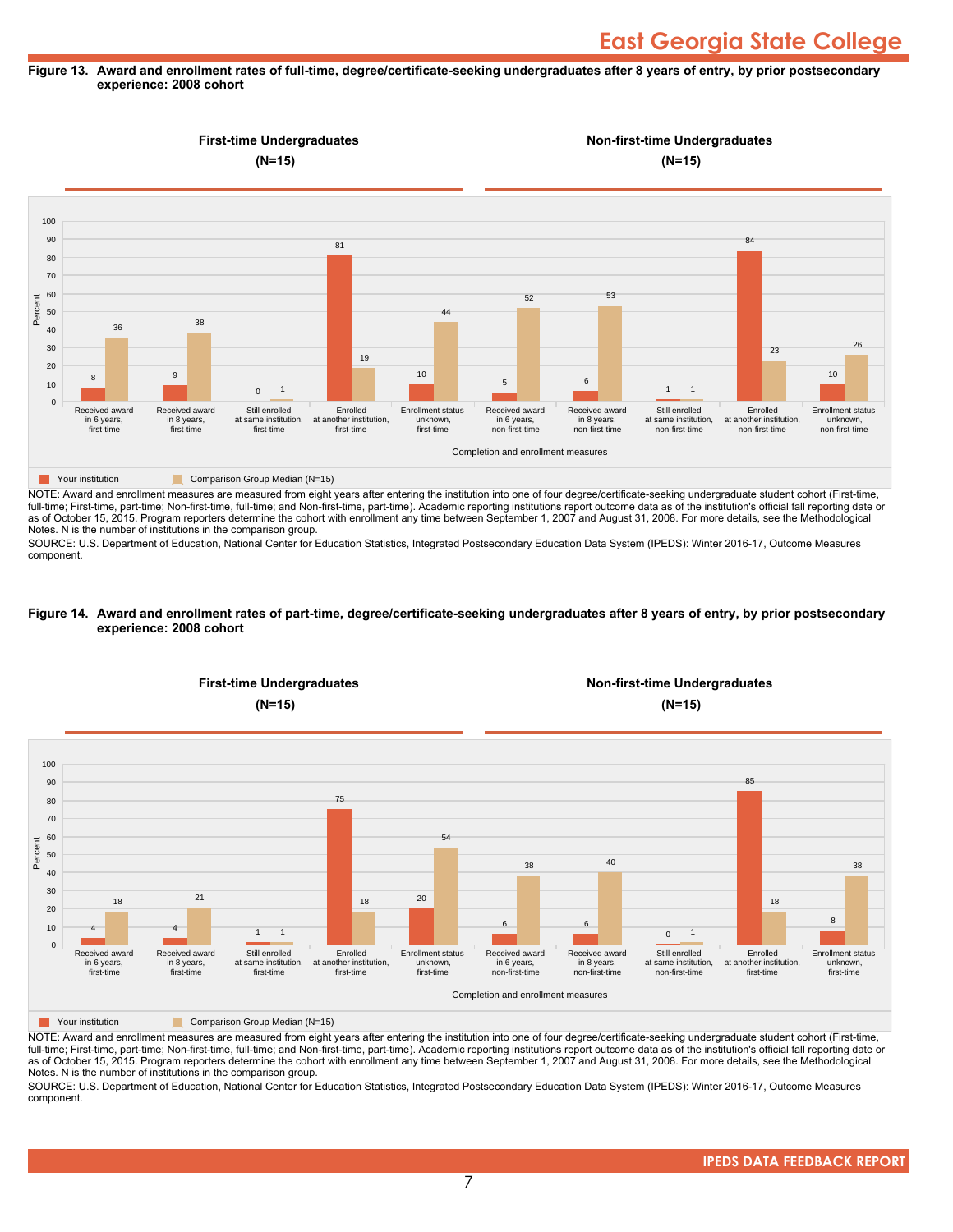**Figure 15. Percent distribution of core revenues, by source: Fiscal year 2016**



NOTE: The comparison group median is based on those members of the comparison group that report finance data using the same accounting standards as the comparison institution. For more information, see the Methodological Notes. N is the number of institutions in the comparison group.

SOURCE: U.S. Department of Education, National Center for Education Statistics, Integrated Postsecondary Education Data System (IPEDS): Spring 2017, Finance component.





NOTE: Expenses per full-time equivalent (FTE) enrollment, particularly instruction, may be inflated because finance data includes all core expenses while FTE reflects credit activity only. For details on calculating FTE enrollment and a detailed definition of core expenses, see the Methodological Notes. N is the number of institutions in the comparison group. SOURCE: U.S. Department of Education, National Center for Education Statistics, Integrated Postsecondary Education Data System (IPEDS): Fall 2016, 12-month Enrollment component and Spring 2017, Finance component.

### **Figure 17. Full-time equivalent staff, by occupational category: Fall 2016**



NOTE: Graduate assistants are not included. For calculation details, see the Methodological Notes. N is the number of institutions in the comparison group. SOURCE: U.S. Department of Education, National Center for Education Statistics, Integrated Postsecondary Education Data System (IPEDS): Spring 2017, Human Resources component.

### **Figure 18. Average salaries of full-time instructional non-medical staff equated to 9-months worked, by academic rank: Academic year 2016-17**



**The Comparison Group Median**<br> **Comparison Group Median** 

NOTE: See Methodology Notes for more details on average salary. N is the number of institutions in the comparison group.

SOURCE: U.S. Department of Education, National Center for Education Statistics, Integrated Postsecondary Education Data System (IPEDS): Spring 2017, Human Resources component.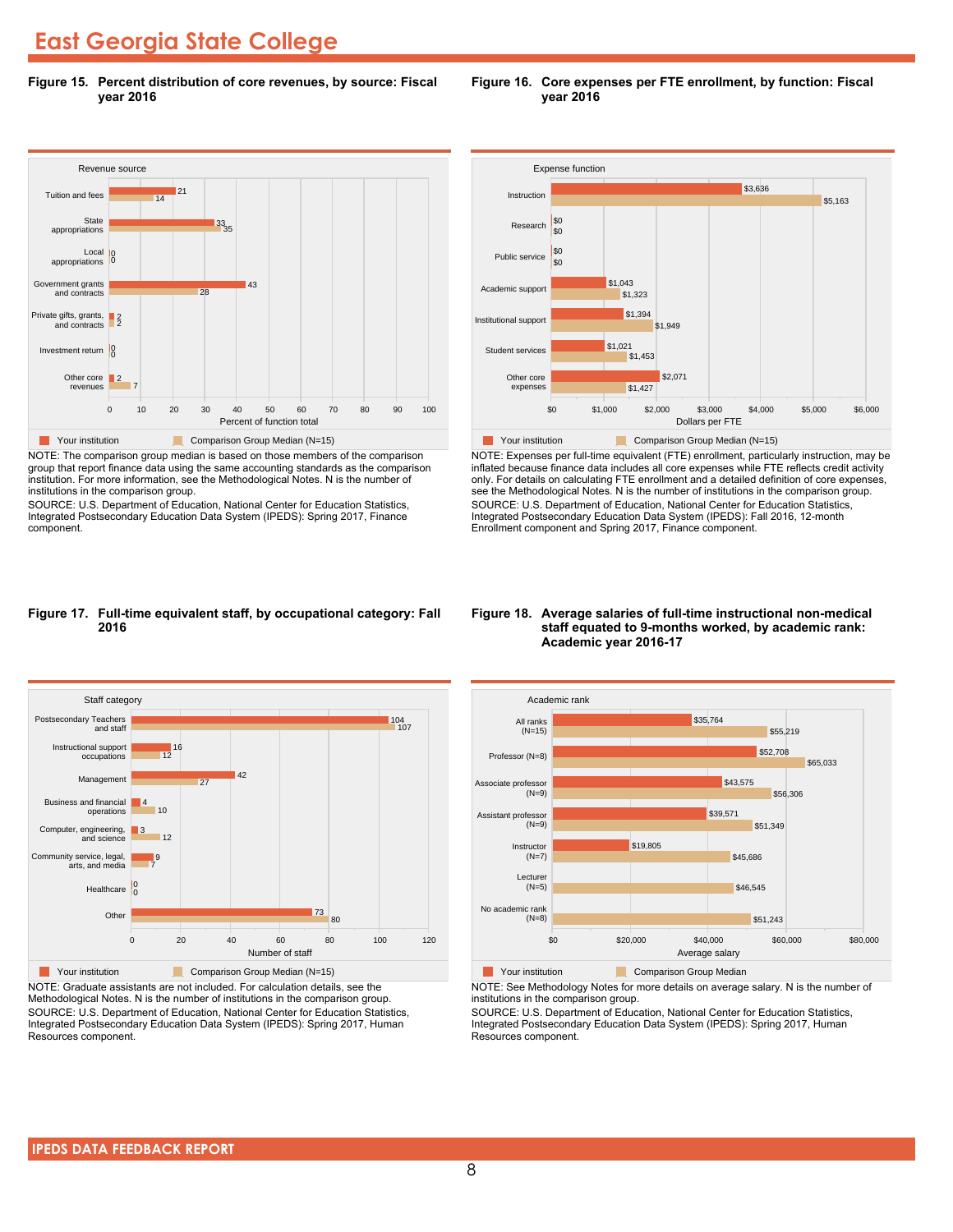## **METHODOLOGICAL NOTES**

## **Overview**

This report is based on data supplied by institutions to IPEDS during 2016-17 data collection year. Response rates exceeded 99% for most surveys. IPEDS First Look reports at <http://nces.ed.gov/pubsearch/getpubcats.asp?sid=010> provide some information on aggregate institutional responses.

## **Use of Median Values for Comparison Group**

This report compares your institution's data to the median value for the comparison group for each statistic shown in the figure. If more than one statistic is present in a figure, the median values are determined separately for each indicator or statistic. Medians are not displayed for comparison groups with fewer than three values. Where percentage distributions are presented, median values may not add to 100%. To access all the data used to create the figures included in this report, go to 'Use the Data' portal on the IPEDS website at this provided link (<http://nces.ed.gov/ipeds>).

## **Missing Statistics**

If a statistic is not reported for your institution, the omission indicates that the statistic is not relevant to your institution and the data were not collected. Not all notes may be applicable to your report.

## **Use of Imputed Data**

All IPEDS data are subject to imputation for total (institutional) and partial (item) nonresponse. If necessary, imputed values were used to prepare your report.

## **Data Confidentiality**

IPEDS data are not collected under a pledge of confidentiality.

## **Disaggregation of Data by Race/Ethnicity**

When applicable, some statistics are disaggregated by race/ethnicity. Data disaggregated by race/ethnicity have been reported using the 1997 Office of Management and Budget categories. Detailed information about the race/ethnicity categories can be found at <https://nces.ed.gov/ipeds/Section/Resources>.

## **Cohort Determination for Reporting Student Financial Aid, Graduation Rates, and Outcome Measures**

Student cohorts for reporting Student Financial Aid and Graduation Rates data are based on the reporting type of the institution. For institutions that report based on an academic year (those operating on standard academic terms), student counts and cohorts are based on fall term data. Student counts and cohorts for program reporters (those that do not operate on standard academic terms) are based on unduplicated counts of students enrolled during a full 12-month period.

## **DESCRIPTION OF STATISTICS USED IN THE FIGURES**

## **Admissions (only for non-open-admissions schools)**

## *Admissions and Test Score Data*

Admissions and test score data are presented only for institutions that do not have an open admission policy, and apply to first-time, degree/certificate-seeking undergraduate students only. Applicants include only those students who fulfilled all requirements for consideration for admission and who were notified of one of the following actions: admission, non-admission, placement on a wait list, or application withdrawn (by applicant or institution). Admitted applicants (admissions) include wait-listed students who were subsequently offered admission. Early decision, early action, and students who began studies during the summer prior to the fall reporting period are included. For customized Data Feedback Reports, test scores are presented only if scores are required for admission.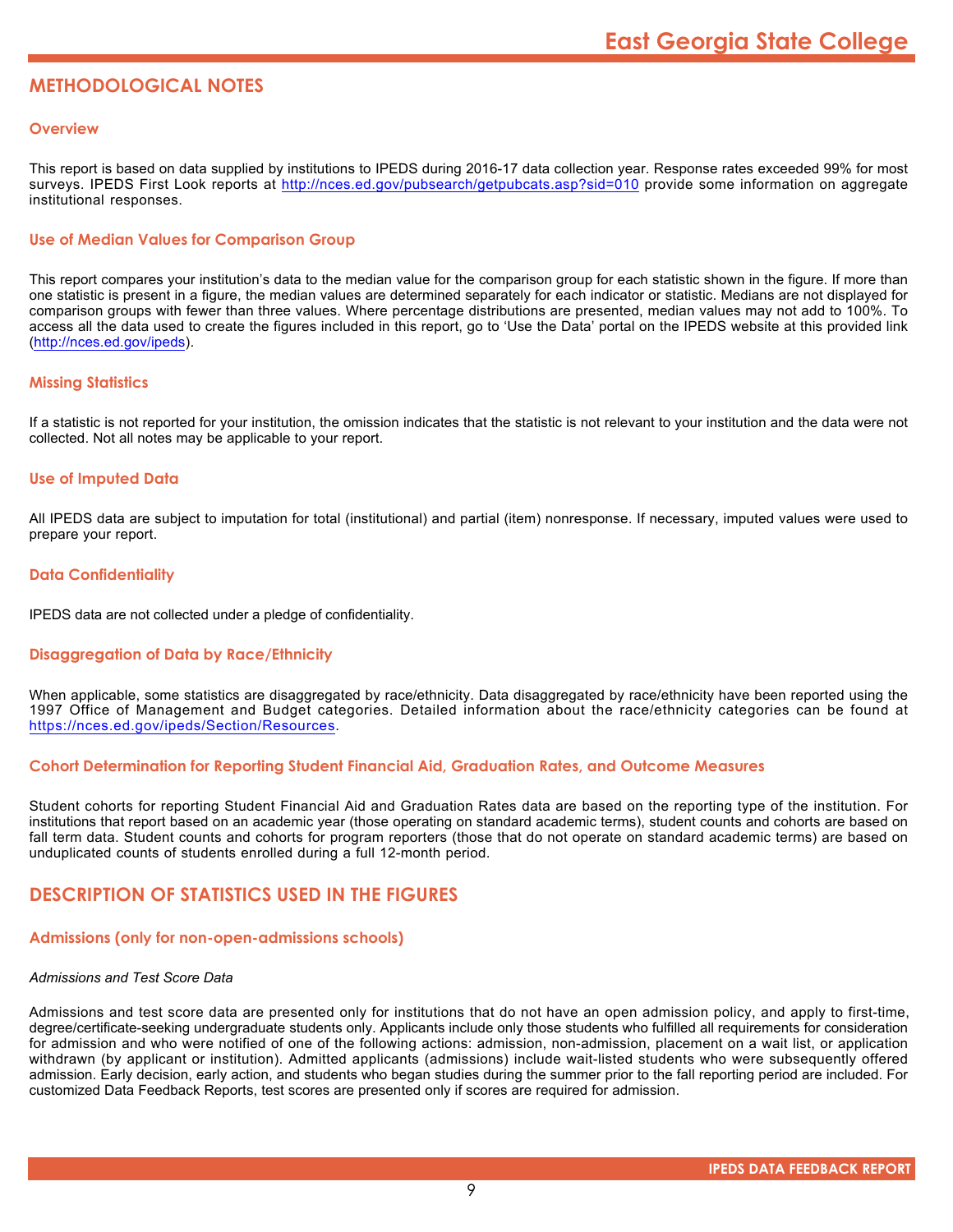## **Student Enrollment**

## *FTE Enrollment*

The full-time equivalent (FTE) enrollment used in this report is the sum of the institution's FTE undergraduate enrollment and FTE graduate enrollment (as calculated from or reported on the 12-month Enrollment component). Undergraduate and graduate FTE are estimated using 12-month instructional activity (credit and/or contact hours). See "Calculation of FTE Students (using instructional activity)" in the IPEDS Glossary at <https://surveys.nces.ed.gov/ipeds/VisGlossaryAll.aspx>.

## *Total Entering Undergraduate Students*

Total entering students are students at the undergraduate level, both full- and part-time, new to the institution in the fall term (or the prior summer term who returned in the fall). This includes all first-time undergraduate students, students transferring into the institution at the undergraduate level, and non-degree/certificate-seeking undergraduates entering in the fall. Only degree-granting, academic year reporting institutions provide total entering student data.

## **Charges and Net Price**

## *Average Institutional Net Price*

Average net price is calculated for full-time, first-time degree/certificate-seeking undergraduates who were awarded grant or scholarship aid from the federal government, state/local government, or the institution anytime during the full aid year. For public institutions, this includes only students who paid the in-state or in-district tuition rate. Other sources of grant aid are excluded. Average net price is generated by subtracting the average amount of federal, state/local government, and institutional grant and scholarship aid from the total cost of attendance. Total cost of attendance is the sum of published tuition and required fees, books and supplies, and the average room and board and other expenses.

For the purpose of the IPEDS reporting, aid awarded refers to financial aid that was awarded to, and accepted by, a student. This amount may differ from the aid amount that is disbursed to a student.

## **Retention, Graduation Rates, and Outcome Measures**

## *Graduation Rates and Transfer-out Rate*

Graduation rates are those developed to satisfy the requirements of the Student Right-to-Know Act and Higher Education Act, as amended, and are defined as the total number of individuals from a given cohort of full-time, first-time degree/certificate-seeking undergraduates who completed a degree or certificate within a given percent of normal time to complete all requirements of the degree or certificate program; divided by the total number of students in the cohort of full-time, first-time degree/certificate-seeking undergraduates minus any allowable exclusions. Institutions are permitted to exclude from the cohort students who died or were totally and permanently disabled; those who left school to serve in the armed forces or were called up to active duty; those who left to serve with a foreign aid service of the federal government, such as the Peace Corps; and those who left to serve on an official church mission.

A further extension of the traditional Graduation Rates (GR) component which carries forward 100% and 150% graduation rates data previously reported in the GR component is the Graduation Rates 200% (GR200) component, which request information on any additional completers and exclusions from the cohort between 151% and 200% normal time for students to complete all requirements of their program of study.

Transfer-out rate is the total number of students from the cohort who are known to have transferred out of the reporting institution (without earning a degree/award) and subsequently re-enrolled at another institution within the same time period; divided by the same adjusted cohort (initial cohort minus allowable exclusions) as described above. Only institutions with a mission that includes providing substantial preparation for students to enroll in another eligible institution are required to report transfers out.

## *Retention Rates*

Retention rates are measures at which students persist in their educational program at an institution, expressed as a percentage. For fouryear institutions, this is the percentage of first-time bachelors (or equivalent) degree-seeking undergraduates from the previous fall who are again enrolled in the current fall. For all other institutions this is the percentage of first-time degree/certificate-seeking students from the previous fall who either re-enrolled or successfully completed their program by the current fall. The full-time retention rate is calculated using the percentage of full-time, first-time degree/certificate-seeking undergraduates, while the part-time rate is calculated using the percentage of part-time, first-time degree/certificate-seeking undergraduates.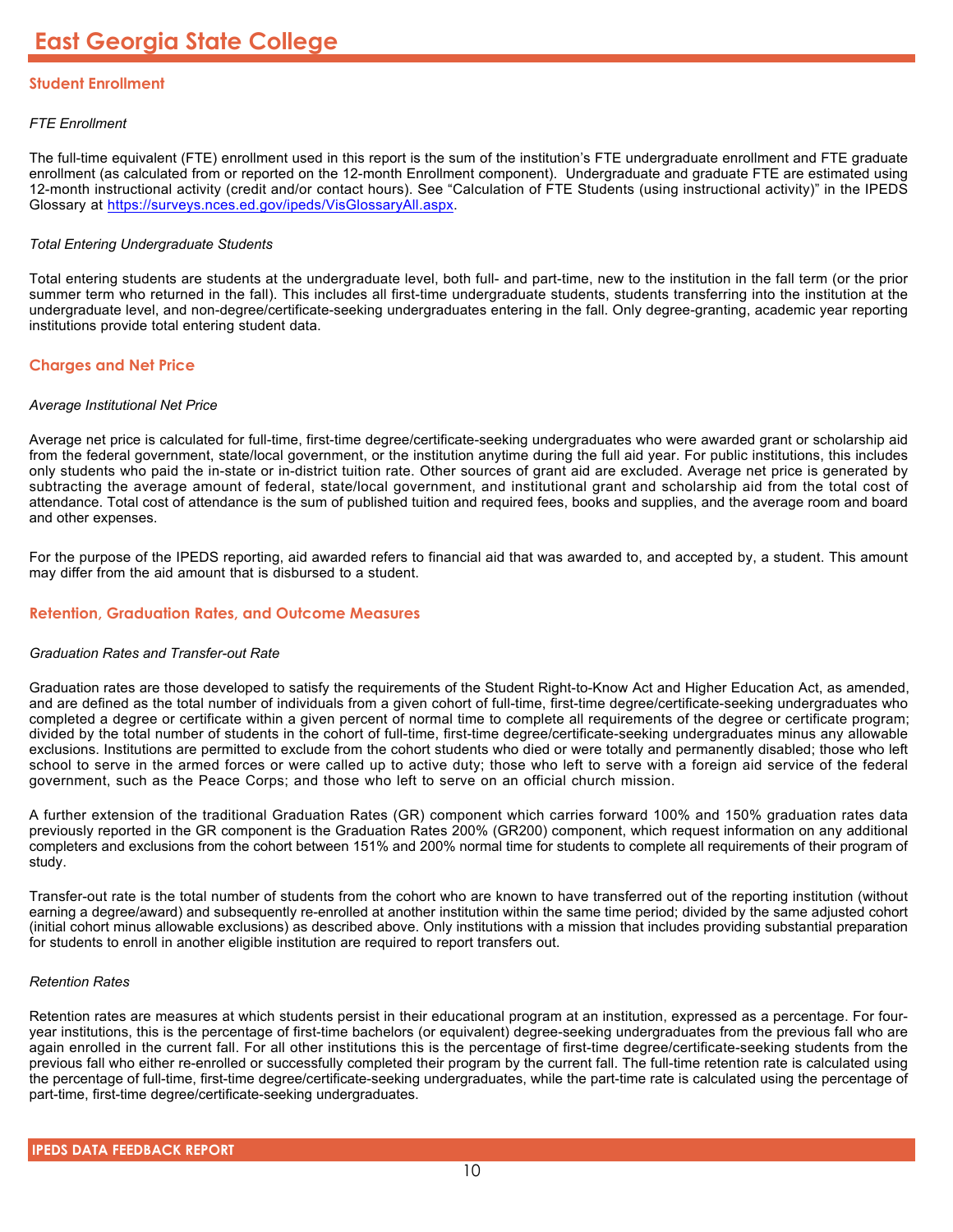## *Outcome Measures Data*

Alternative measures of student success are reported by degree-granting institutions to describe the outcomes of degree/certificate-seeking undergraduate students who are not only first-time, full-time students, but also part-time attending and non-first-time (transfer-in) students. These measures provide the 6-year and 8-year award-completion rates after entering an institution, which is calculated by dividing the number of total awards at 6- or 8-year status points divided by the adjusted cohort. The initial cohort can be revised and take allowable exclusions resulting in an adjusted cohort. The type of award is not reported, but institutions report the first award earned by the student at each status point. For students who did not earn an undergraduate award after 8-years of entry, the enrollment statuses are reported as either still enrolled at the institution, subsequently transferred out of the institution, or status unknown. Unlike the Graduation Rates data, all reporting institutions must report on their transfer outs regardless if the institution has a mission that provides substantial transfer preparation.

### **Finance**

#### *Core Revenues*

Core revenues for public institutions reporting under GASB standards include tuition and fees; government (federal, state, and local) appropriations and operating and nonoperating grants/contracts; private gifts, grants, and contracts (private operating grants/contracts plus gifts and contributions from affiliated entities); sales and services of educational activities; investment income; other operating and nonoperating sources; and other revenues and additions (capital appropriations and grants and additions to permanent endowments). "Other core revenues" include federal appropriations, sales and services of educational activities, other operating and nonoperating sources, and other revenues and additions.

Core revenues for private, not-for-profit institutions (and a small number of public institutions) reporting under FASB standards include tuition and fees; government (federal, state, and local) appropriations and grants/contracts; private gifts, grants/contracts (including contributions from affiliated entities); investment return; sales and services of educational activities; and other sources (a generated category of total revenues minus the sum of core and noncore categories on the Finance component). "Other core revenues" include government (federal, state, and local) appropriations, sales and services of educational activities, and other sources.

Core revenues for private, for-profit institutions reporting under FASB standards include tuition and fees; government (federal, state, and local) appropriations and grants/contracts; private grants/ contracts; investment income; sales and services of educational activities; and other sources (a generated category of total revenues minus the sum of core and noncore categories on the Finance component). "Other core revenues" include government (federal, state, and local) appropriations and other sources.

At degree-granting institutions, core revenues exclude revenues from auxiliary enterprises (e.g., bookstores and dormitories), hospitals, and independent operations. Non-degree-granting institutions do no report revenue from auxiliary enterprises in a separate category, and thus may include these amounts in the core revenues from other sources.

#### *Core Expenses*

Core expenses include expenses for instruction, research, public service, academic support, institutional support, student services, grant aid/scholarships and fellowships (net of discounts and allowances), and other functional expenses (a generated category of total expense minus the sum of core and noncore functions on the Finance component). Expenses for operation and maintenance of plant, depreciation, and interest are allocated to each of the other functions. Core expenses at degree-granting institutions exclude expenses for auxiliary enterprises (e.g., bookstores and dormitories), hospitals, and independent operations. Non-degree-granting institutions do not report expenses for auxiliary enterprises in a separate category and thus may include these amounts in the core expenses as other expenses. "Other core expenses" is the sum of grant aid/scholarships and fellowships and other expenses.

## *Endowment Assets*

Endowment assets, for public institutions under GASB standards, and private, not-for-profit institutions under FASB standards, include gross investments of endowment funds, term endowment funds, and funds functioning as endowment for the institution and any of its foundations and other affiliated organizations. Private, for-profit institutions under FASB do not hold or report endowment assets.

## *Salaries and Wages*

Salaries and wages for public institutions under GASB standards and private (not-for-profit and for-profit) institutions under FASB standards, include amounts paid as compensation for services to all employees regardless of the duration of service, and amounts made to or on behalf of an individual over and above that received in the form of a salary or wage.